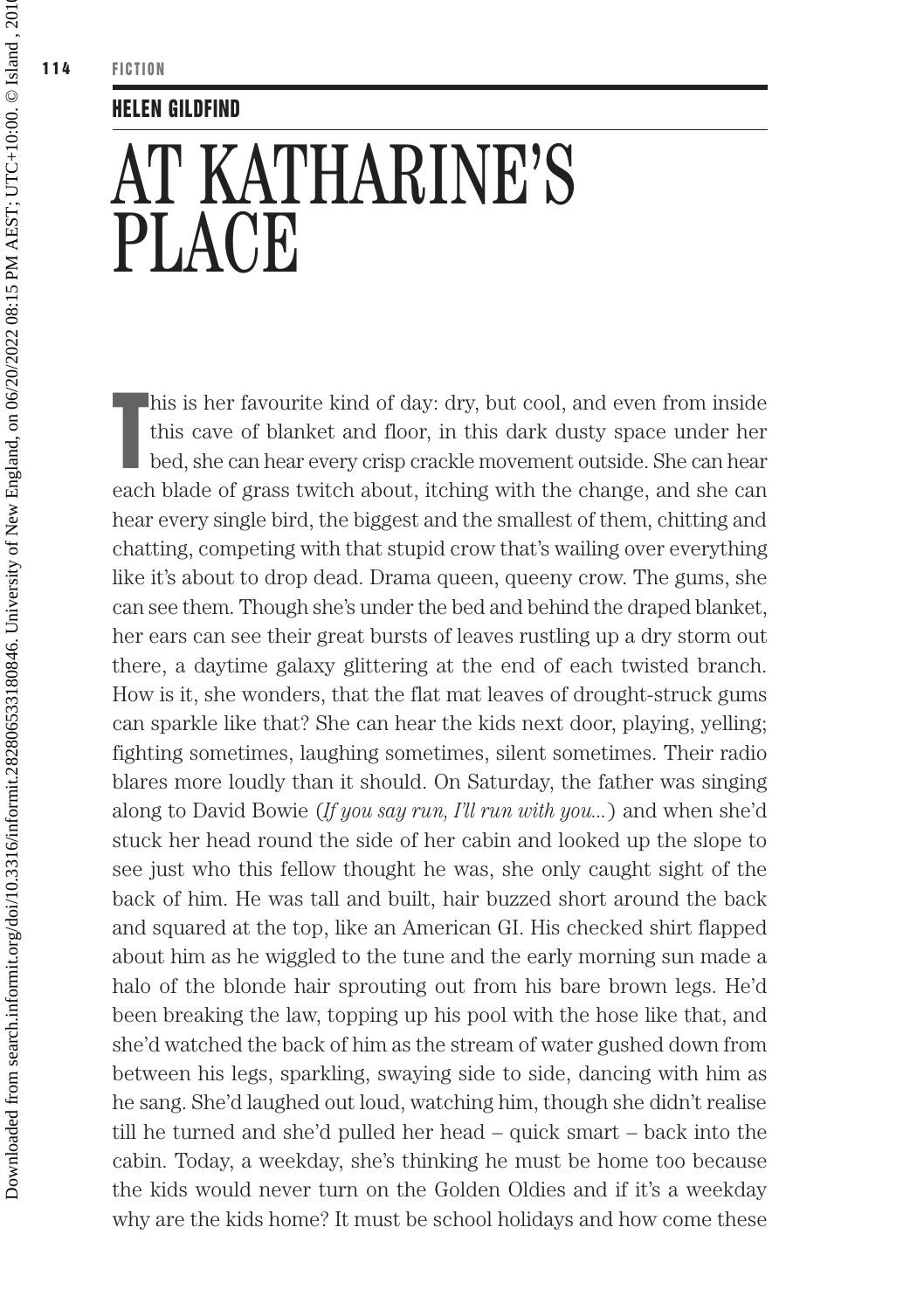songs are called Golden Oldies when they're from *her* childhood. She must be a Golden Oldie too, a GO. Yes, there he is, she can hear Dad now from her cubby, giving it a burl again, *E-ee-vil wo-man, da da da da da da DA*. *... E-ee-vil wo-man.* It's the only line he knows because it's the only line he sings though he hums and dum-di-das the rest of the tune*.*  One of his kids yells out in pain. *Watch it, idiot!* Silence. Then screaming, clattering, tripping, laughing and there's an enormous splash, and another, and another, and another. *E-ee-vil wo-man.*

The pulls the blanket aside like a curtain, and squints across the room and out the window. This is holiday weather. This is the kind of weather that stupefies people, makes their clothes fall off as they room and out the window. This is holiday weather. This is the kind of weather that stupefies people, makes their clothes fall off as they wander out into the light, their putrid winter flesh glaring back the bright. This is the kind of cool cool breeze that makes you forget the sun, and before you know it you're burnt so bad that sheets of skin are left stripping off you for weeks. The light, well she doesn't quite know how to describe this light except to say that it is *light,* it sits lightly on things, letting things show themselves up in their every fleck and flicker, each minute detail of each minute animal plant mineral asserting that *it* is the most intricate amazing important building-block of Life Itself. That's the kind of light it is. From under her bed, looking out, she can see every knot and twig and newborn tip, every fly and ant walking on every blight-blistered, edge-chewed gum leaf. She's listening, looking, but she's drifting in and out of sleep till, suddenly, she hauls the covers off the mattress above her, throws them onto the floor and crawls out from the dust trap she's been lying in all morning. No! Can't waste the day! Can't waste *this* day! She gets up, gets dressed and wanders out of her cabin and up to Katharine's place.

People are around, answering phones, organising competitions and publications and meetings. She says hello but she doesn't want to talk. She doesn't know what to say. She musters up her most pensive face and tries to look like a Real Writer whose throbbing mind is 'elsewhere' – which it is – because she is focused on the cookie jar. She hasn't got a cookie jar at home and when people aren't in the kitchen she is filling up her pockets with Kingstons and Scotch Fingers and Monte Carlos. She makes a cup of sweet instant coffee. Hello, Hello. People come and go, and she wanders out of the house and back down the slope of Katharine's garden. She picks between the knee-high weedy things, and trips a zigzag trail to the back fence at the bottom. Three neighbours' gardens frame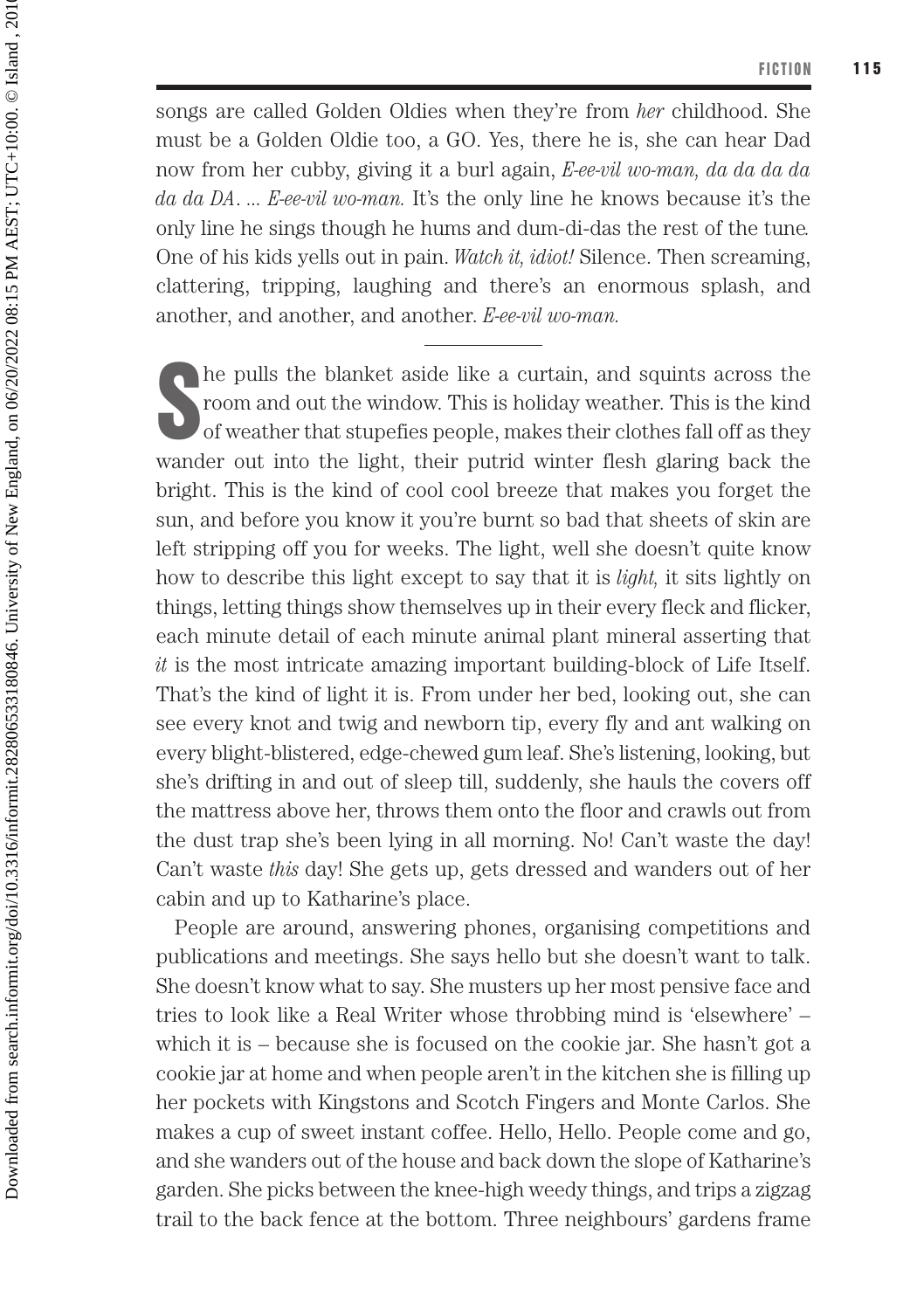Katharine's: one on either side (including the GI's) and one along the bottom at the back. She stands by the bottom yard now, a cookie in one hand, her coffee in the other. She is letting the sun bore into her face and her chest. *Don't do that!* her mother always says, watching her sunning herself when she visits. *You wanna end up with this?* her mother always says, plucking at the loose pink skin on her own neck so that it wibbles and wobbles from side to side*, just like a turkey*. Yes, she'll kill herself sucking up this sun, and these cookies will kill her too, but she likes cookies and sweet cheap coffee and the sun much much more than she fears or loathes papery-skinned, turkey-necked old women.

I t's nice, the little cabin she's staying in. She turns and looks back up at it. It's built on stilts, to make up for the slope, so that when she looks out her window she's looking right into the branches of a silver-skinned gum. She feels like she's in a tree house when she's sitting at her big important desk trying to think big important thoughts that she can build into a big important story. And she likes that, sharing her space with the bees (a hive in a sap-weeping wound in the trunk) and the magpies and the occasional moronic galah. Sometimes, there's a black cockatoo or two, and most nights a couple of kookaburras stir the garden up until – if she closes her eyes – she's sure she's in an African jungle with monkeys scream-laughing at each other across the hysterical sweating green. Then there are the twenty-eight parrots that she's never seen or heard of before and for a while there she wondered how everyone knew they'd seen exactly twenty-eight parrots in a tree, or flying overhead. Covertly, she studied people as they pointed them out to one another, 'Look, twenty-eight parrots,' and she'd look too but could only ever see one or two or three of the bright green, black-capped, yellow-collared, blue-tipped things. Then someone explained it to her: *Listen*, they said, pointing to one of the birds in a tree, *there's one twenty-eight parrot, sitting in a tree*. *Oh,* she'd said, *I get it*. *What a stupid name,* she'd said, and the person had got all offended and humphed away.

Down here, at the bottom, looking back up at the cabins and the trees and Katharine's house there's a sudden bluster of barking. Another bloody mongrel. Only yesterday she'd walked up the street and noticed what she'd thought must be another local quirk: a pony in a front yard? She'd stopped to look and the pony rushed at her, barking and snarling and lunging through the slipshod fence: an enormous rottweiler. She's braced now, her eyes searching for the danger, and there it is. Through the holey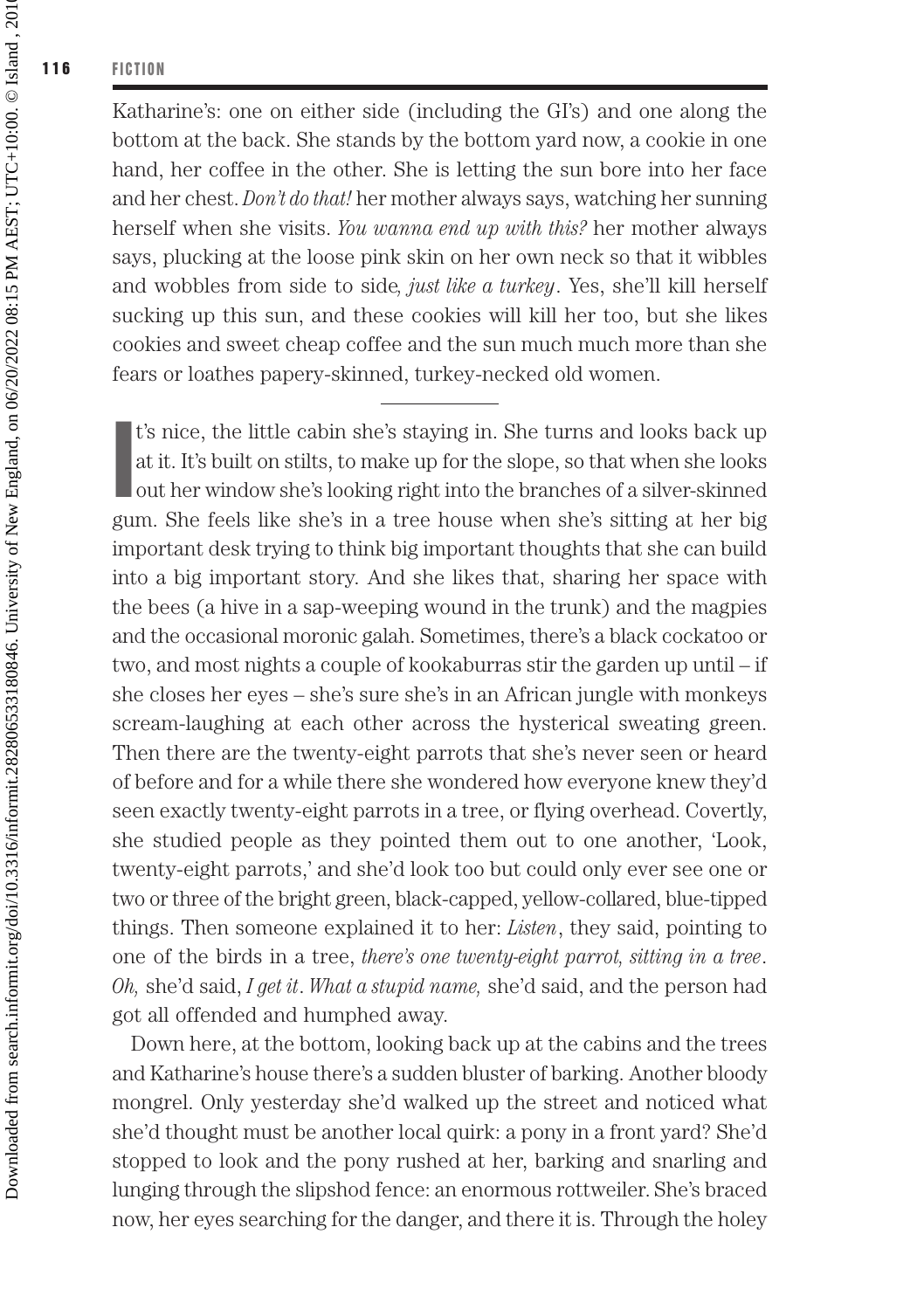wirey neighbour's fence, a barrel-bodied mustard-coloured pint-sized mutt. He's grey in the face, barking like he means it but his tail is giving him away, throwing itself from side to side with every woof woof woof. She clicks her tongue, trying to sound friendly, though maybe, just maybe, she wants to provoke him – tease and torment him – for ruining her peace and it works and he howls up to the sky. *Ahhh-oooooo.* And again, *Ahhhoooooo.* Then he goes back to his tail-beating bark.

T he radio suddenly gets louder. Dad's turned it up, shushing the kids because he knows this song (*worn out places, worn out faces).* Perhaps he knows that the cabins backing onto his chicken coop are for writers (*going nowhere, going nowhere).* Maybe that's why he's blaring the music*.* Maybe he doesn't like writers (*no expression, no expression)*. Maybe he'd like to feed writers to the rotty down the road (*no tomorrow, no tomorrow).* Or maybe he's just got a day off and this is his heaven*.* His heaven: cool wind, a hot sun, a swim, his boys and his Golden Oldies (*And I find it kind of funny, I find it kind of sad, the dreams in which I'm dying are the best I've ever had).* She looks up again at his house and next to the pool's fence she spots them. There they are, a pile of arms and legs tumbling about on a trampoline. A head, another head, a turning of limbs and Dad's head appears for a second then disappears into a mishmash of skin and board-shorts and bum-cracks and chlorine-fluffed hair. Muffled grunts and laughs and hands and feet flying till suddenly they stop and they all just lie there, all belly-flopped and water-bombed out. She tells herself to stop staring and looks across the other way. There, three goaty-looking sheep or sheepy-looking goats in another neigbour's yard. One's white, one's black and one's brown and the white one suddenly gets up and hobbles across to the fence, looking at her. The others follow (they must be sheep) and they just stand there, three old geezers, looking at her with their suedey lips chewing circles round and round and round. The eighties blare on (*it's a very very, mad world. Maaad world)* and that stupid crow careers overhead again, the rise-and-fall of its forever wail of misery tracing curves and arcs in the blue ice sky.

She ignores the stupid sheep (baaaa-d world) and kicks around the soil at her feet. She loves this red soil and wants to understand it, wants to know what makes it red and wants to know if the redness is good for growing anything other than these pretty flowered weeds everywhere. There's some sort of stone broken through it, big palm-sized chunks of white glittery stuff that might be quartz, though she doesn't know a rock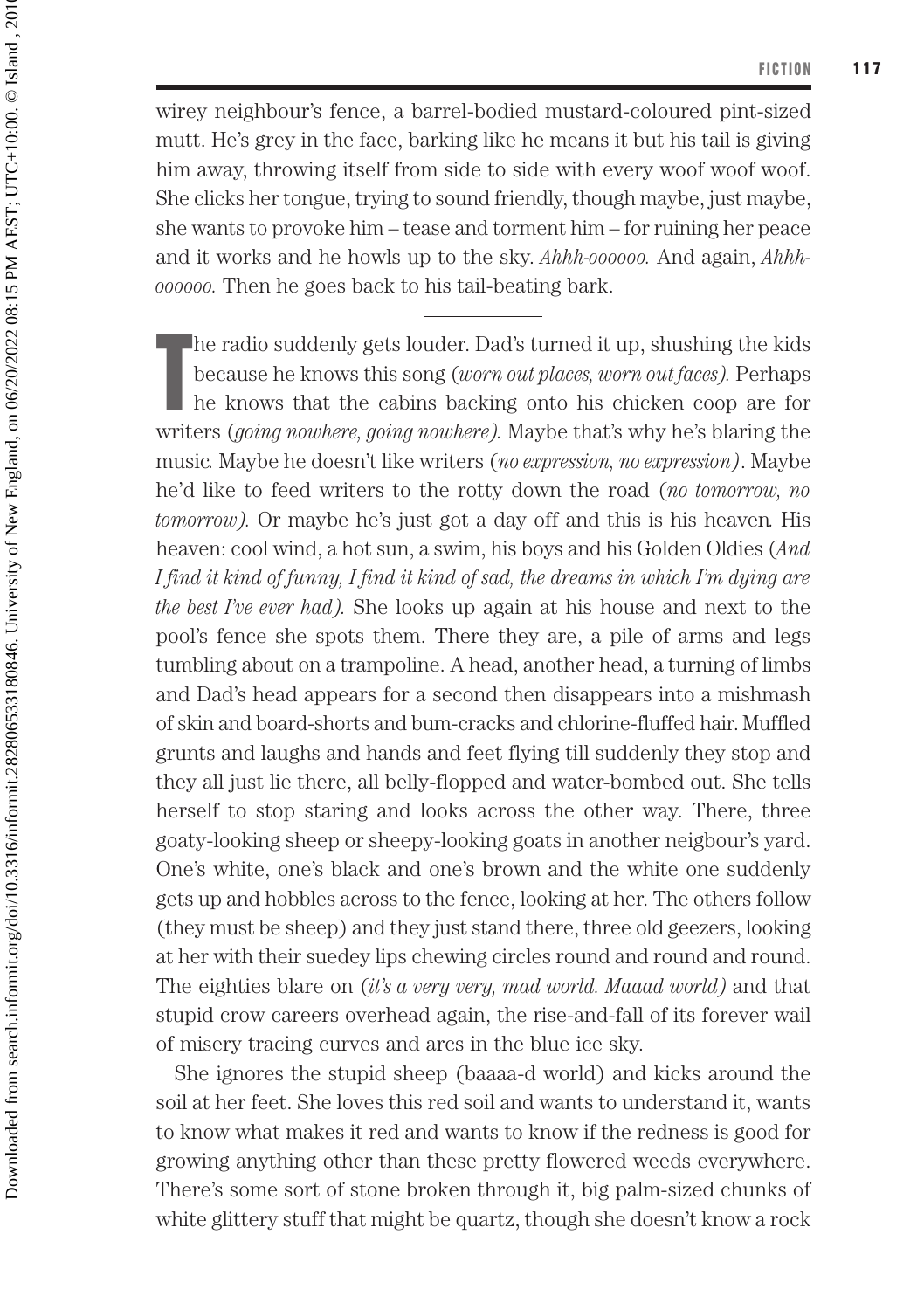from a stone or a stone from a pebble. Then she spots something lying next to her ugg boot. It looks like a chrysalis. It's grey and dusty. Lines lightly trace up each side, and it's symmetrical but for a tapering off at one end. She picks it up. It feels heavy. She wonders if the caterpillar still needs to come out or if it died in there. She's unsure whether or not to break it open, to see if there are clues inside and she chews a Monte Carlo while working it all out. She holds it, the chrysalis, there in her palm, a contrast next to her half-bitten cookie. From next door, *For Chrissakes Gaz, turn that crap off!* and someone's turned the music down and she looks up from her cookie-chrysalis-palm-held-still-life, up at the trampoline. They are still there, the boys and their dad, sprawled out in the heat so it must be Mum who's had enough. She turns back to her hand, eats the cookie, finishes her sweet cheap coffee and puts the mug on the ground. Hell, she'll open it. It'll be dead, whatever it is. Gently, with the tips of her winter pale fingers, she breaks the chrysalis open. It snaps and crumbles, like a piece of old chalk. But it's not a piece of old chalk. It's an old, dried up piece of dog turd and down by the bottom fence the ancient hound is howling up at her, running circles, laughing his head off. *A turd! A dried up old turd! Woof woof! Gotcha!* Oh well. She thinks of the cookie rubbing shoulders with the turd, there, in her hand. She thinks of the cookie in her mouth. She shrugs.

E nough now. The blistering sun is weak now. Clouds are coming up from somewhere and three magpies have decided that they don't like the upright, two-legged, two-armed, clothed look of her. One swoops down, straight at her face, and then arcs up to a low knotty branch. A warning. The maggie hops about, cocking a red-brown eye at her and she keeps an eye on him as she leans down and picks up her mug. She backs away, turns, and begins walking up the slope. As she walks on and up, the dog quits barking and the sheep settle down on their own patch of dusty red. As she walks on and up, looking, the arms and legs and hands and feet and heads on the trampoline suddenly bounce up and reassemble themselves into a man and three skinny little boys. The radio turns off and it must time for dinner. The boys run inside but the man turns. He's noticed her. She cringes.

He half-waves.

She half-waves back. *Nice day for it. How's the writin' goin'?* She shrugs, embarrassed.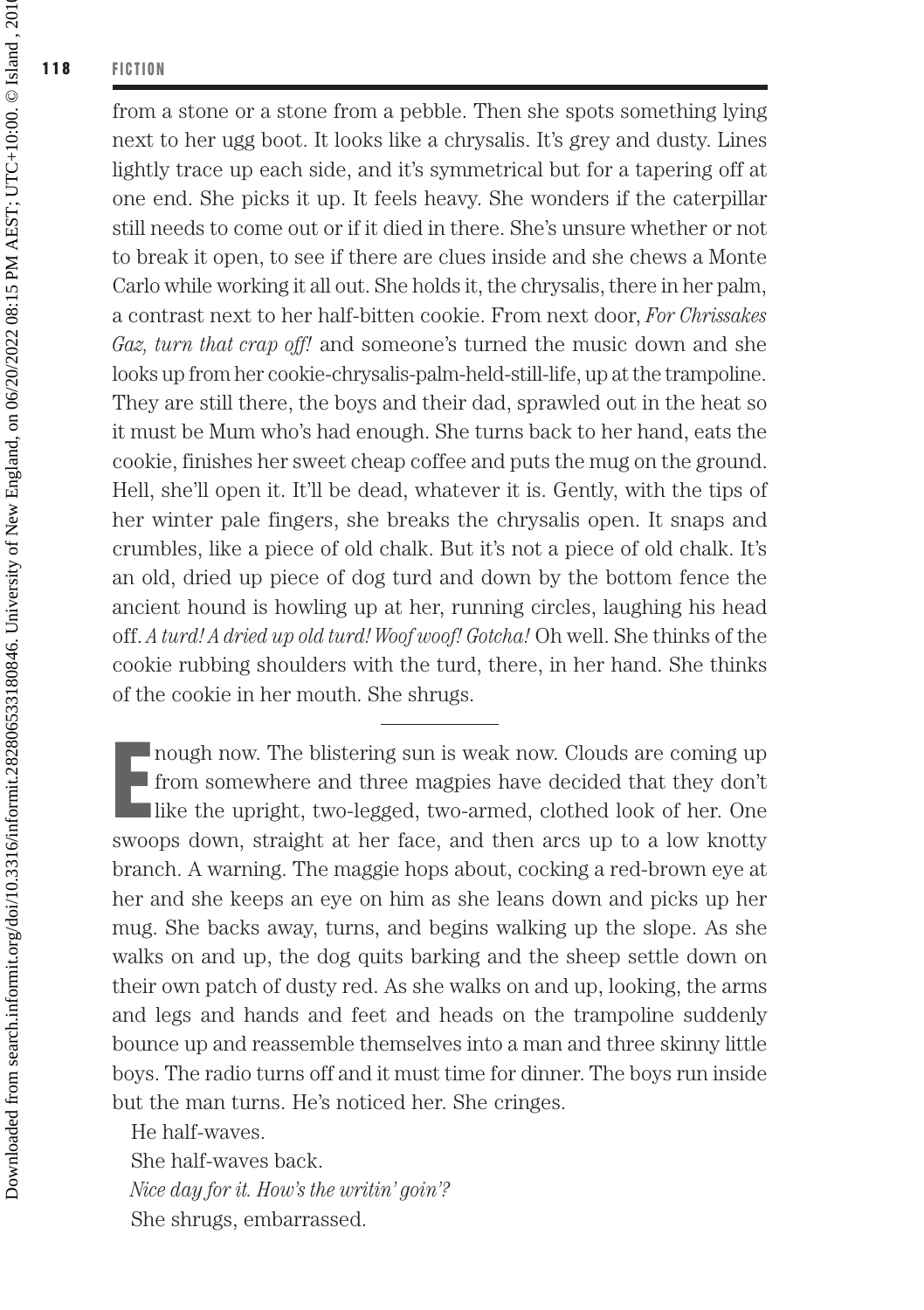*What ya got there?* he says, nodding at her hand.

She didn't realise she was still holding it. *A dried-up turd,* she says, palm out and up, towards him, though he probably can't see it from where he's standing. *I thought it was a dried-up chrysalis.* And for a second she's not sure she said it right, and his screwed-up face makes her wonder: Did I just say, 'a dried-up clitoris'?

He stares at her a moment and then barks. Just like the mustard mutt, he laughs, gruff and deep and right from the bottom of his bare blond-hairy belly. *You bloody writers,* he laughs, *always seein' somethin' where there's nothin'!*

She laughs too. But she's embarrassed because he's right he's right he's right.

The man turns and starts fussing around his slipshod chicken coop. She keeps walking up to her cabin, looking at the dried turd in her hand and wondering why she thought it was something else and why she's holding it close to her like a treasure. But then something magical happens. Her arm slowly raises itself and catapults the broken turd up and over the fence. Both pieces hit the man square in the back of his big square head and she's the one laughing now, skipping around the corner of her cabin, laughing, laughing, laughing, slamming the door behind her, hearing him going *Huh?* and then *Wha?* and then he's laughing too while the drama-queen crow wails across the sky and the dumb old dog woofs to a voice yelling from inside somewhere, *Shudd-uuup*. A chicken starts squawking and it sounds like it's laying an emu's egg and it's cooler now, darker. Even inside she can feel it, how the right light, the right heat and the right breeze have gone now. She puts her blanket over the edge of her bed and crawls back into the dark dusty cubby that she has made. This is what she has made. Her eyes try to pick out the criss-cross of wire that nets the mattress. She's meant to be up at that big desk, writing writing writing, but she'll just lie here a while, till the right words come. They let her come here, to find the right words, but now that she's here she just wants to be out, jumping jumping jumping, flipping summersaults in the blue with those kids and that man and the crow and the magpies and the egg-stuck chicken and the senile dog and the pony-eating rotty and the goaty-looking sheep and the red soil and the weedy flowers and the cookies and the coffee and the turd; the turd that's just a turd. She just wants to jump about on that trampoline with everything – with all of this too much everything – turning tricks in the sky, higher and higher, turning in to the sun while looking down and over Katharine's place.  $\blacksquare$